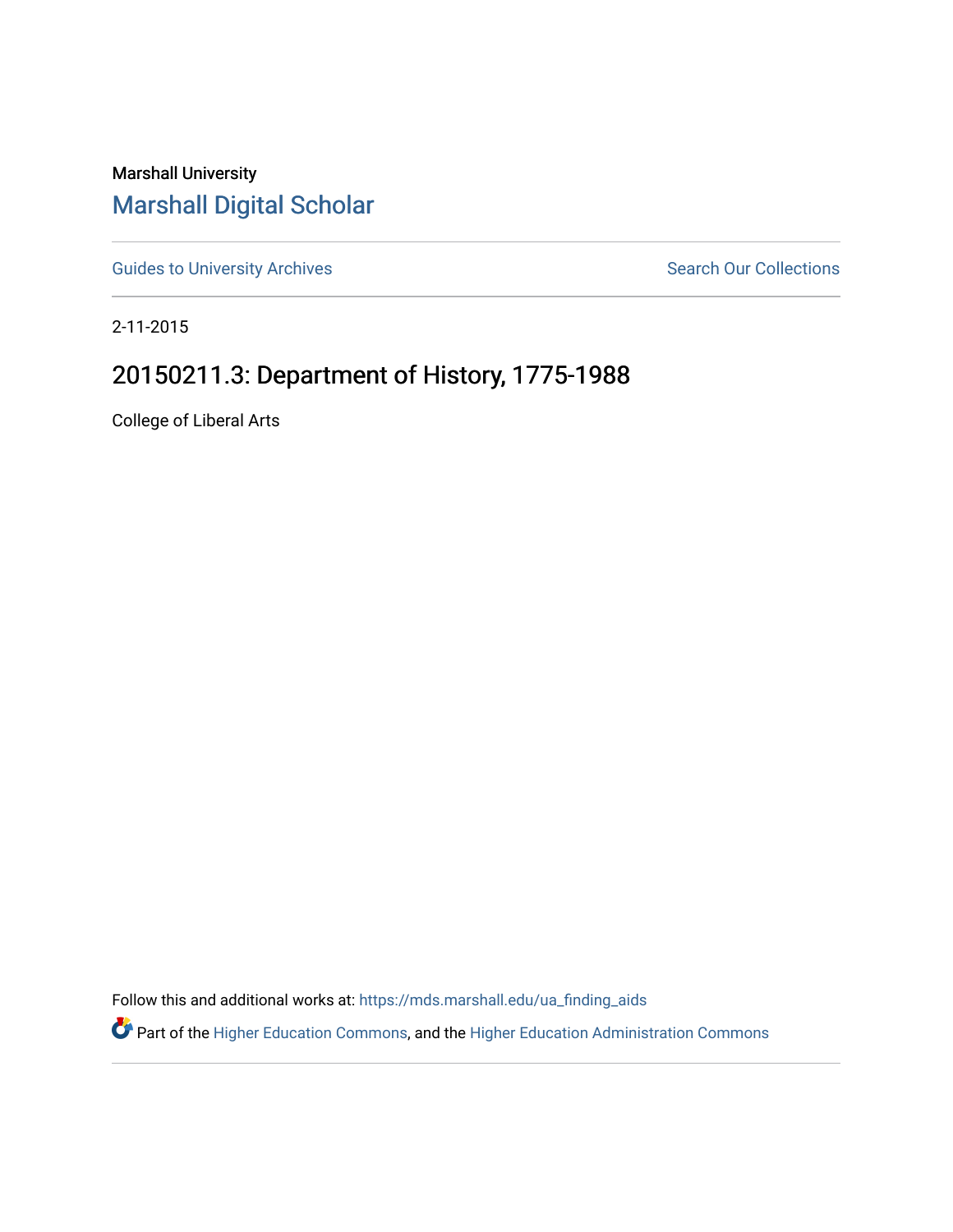## **MARSHALL UNIVERSITY ARCHIVES**

## **INVENTORY**

| <b>Collection Name</b>    | <b>History Department</b>      |
|---------------------------|--------------------------------|
| <b>Record Group</b>       | College of Liberal Arts        |
| <b>Date Received</b>      | February 11, 2015              |
| <b>Accession #</b>        | 20150211.3                     |
| Processed by              | Lana Thacker on March 25, 2022 |
| <b>Date Range</b>         | 1775-1988                      |
| <b>Extent (cubic ft.)</b> | .25                            |

| <b>Box #1</b><br>of 3 | <b>Description</b>                                                                   |
|-----------------------|--------------------------------------------------------------------------------------|
|                       | Toole loan find                                                                      |
|                       | Oral History: An introduction                                                        |
|                       | <b>Essay Contest 1988</b>                                                            |
|                       | Shakespeare and Reassure Secily 1981 8 <sup>th</sup> meeting                         |
|                       | Dept. Of History. Announcements, memos, etc.                                         |
|                       | Dept of History. Correspondence                                                      |
|                       | Dept. Of history. Bibliography                                                       |
|                       | Dept. Of History. Book Review Format                                                 |
|                       | <b>Evaluation Form</b>                                                               |
|                       | Dept. Of History- Curriculum Material                                                |
|                       | Dept. Of history. Newsletter. Summer 1972, vol.1, no.1                               |
|                       | Dept. Of History- oral history                                                       |
|                       | Dept. Of History. Request to college cound                                           |
|                       | The Department of the quartermaster and clothier-general, 1775-1780                  |
|                       | Dept. Of History, Dr.Moffat, Reflections Upon a trip to Europe in 1973               |
|                       | Dept. Of History, Dr.Moffat Sojourn in the Far East                                  |
|                       | Dept. Of History, Dr. Herman Weill- Course bibliographies                            |
|                       | History. Moffat lecture series                                                       |
|                       | Dept. Of History. Faculty Publications                                               |
|                       | Dept. Of History. Haynes-Baukerslife Lecture                                         |
|                       | Dept. Of History. Twentieth St. Bank Lectures.                                       |
| Box #                 |                                                                                      |
| $2$ of $3$            |                                                                                      |
|                       | The North Carolina Historical Review Winter 1980                                     |
|                       | Appalachian Journal of regional studies review Spring 1989                           |
|                       | The Senatorial Career of Harley Martin Kilgore                                       |
|                       | North Carolina Indian Records                                                        |
|                       | Social and Economic Aspects of Slavery in the transmontane Prior to 1850 By Charles  |
|                       | Embury Hedrick, Ph.D. George Peabody College for Teachers contributions to education |
|                       | number forty-six                                                                     |